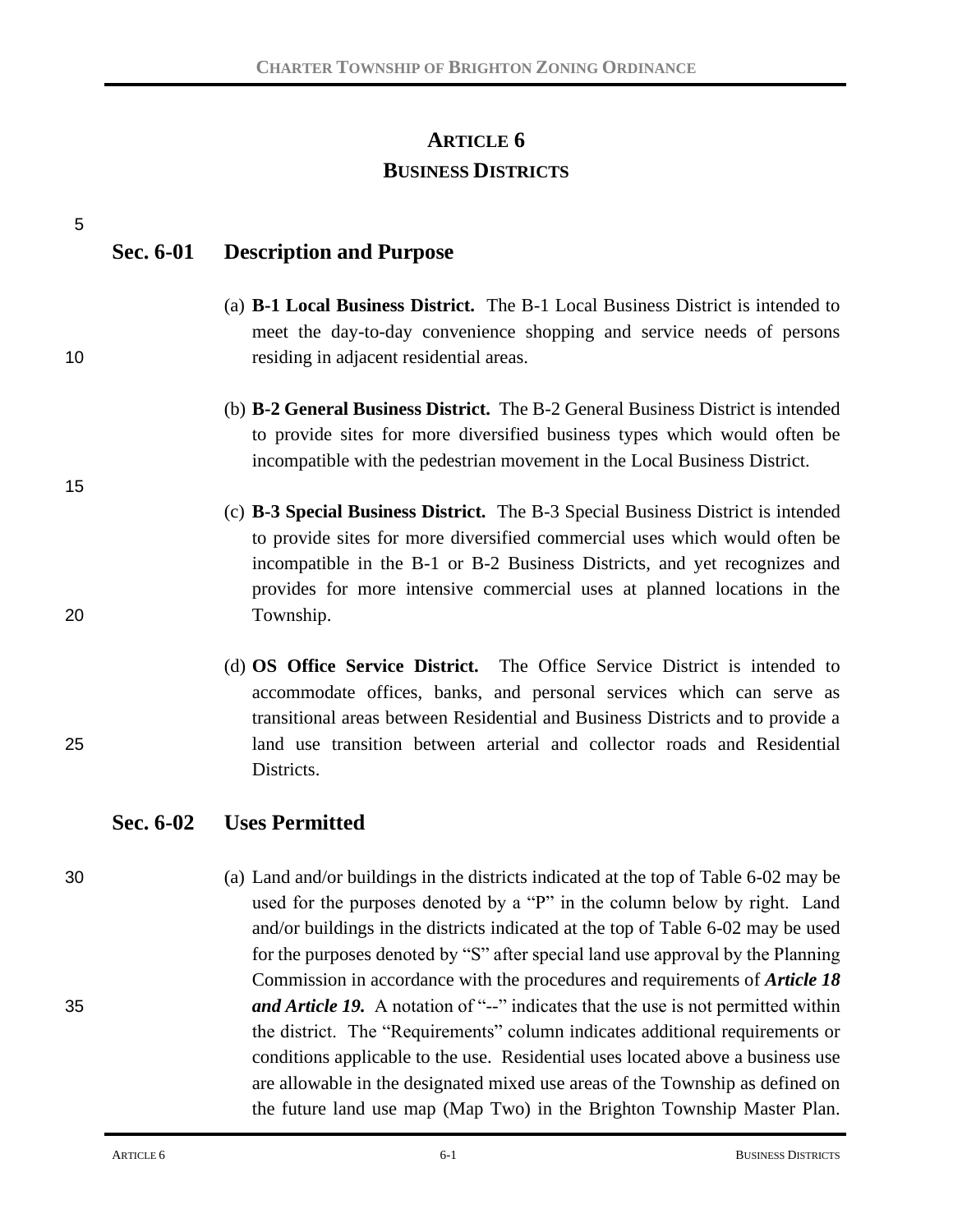Residential uses in the business districts will be reviewed per the site plan requirements outlined in *Article 18* of the Zoning Ordinance.

| Table 6-02                                                               |                          |              |              |                |                     |
|--------------------------------------------------------------------------|--------------------------|--------------|--------------|----------------|---------------------|
| <b>Schedule of Business Uses</b>                                         |                          |              |              |                |                     |
|                                                                          | $B-1$                    | $B-2$        | $B-3$        | <b>OS</b>      | <b>Requirements</b> |
| <b>Retail Trade</b>                                                      |                          |              |              |                |                     |
| <b>Auto Parts Supply Stores</b>                                          | --                       | ${\bf P}$    | P            | --             | --                  |
| Boat, Recreational Vehicle, & Motorcycle Dealerships                     | --                       | S            | S            | --             | (9)                 |
| Drug Stores with Drive Through Pickup                                    | --                       | S            | S            | --             | (7)                 |
| Hardware, Paint, Glass, Tile, & Wallpaper Stores                         | --                       | ${\bf P}$    | ${\bf P}$    | --             | --                  |
| Lumber Stores & Yards                                                    | --                       | S            | S            | ۰.             | --                  |
| <b>Manufactured Home Dealers</b>                                         | ۰.                       | S            | S            | ۰.             | (9)                 |
| New & Used Automobile Dealerships                                        | --                       | S            | S            | ۰.             | (9)                 |
| Nurseries, Garden Retail Stores, & Greenhouses                           | --                       | ${\bf P}$    | ${\bf P}$    | -−             | --                  |
| Open Air Businesses                                                      | S                        | S            | S            | ۰.             | (5)                 |
| Outdoor Storage Accessory to a Permitted Use                             | $\overline{a}$           | S            | S            | $\overline{a}$ | (6)                 |
| Propane Sales                                                            | ۰.                       | S            | S            | -−             | ٠.                  |
| Retail Establishments & Shopping Centers of 30,000 sq.ft. or Less        | P                        | $\mathbf{P}$ | ${\bf P}$    | --             | ٠.                  |
| Retail Establishments & Shopping Centers Greater Than 30,000 sq.ft.      | $\overline{\mathbf{s}}$  | S            | S            | -−             | --                  |
| <b>Seasonal Commercial Outdoor Sales</b>                                 | $\mathbf{P}$             | $\mathbf{P}$ | $\mathbf{P}$ | P              | Sec. 13-14(a)       |
| <b>Service Stations</b>                                                  | --                       | S            | S            | --             | (10)                |
| 24-Hour Retail Use                                                       | S                        | $\mathbf{P}$ | $\mathbf{P}$ | --             |                     |
| Finance, Insurance & Real Estate, Professional Office & Related Services |                          |              |              |                |                     |
| Banks, S & L, Credit Unions up to 4 Drive-Through Windows                | S                        | ${\bf P}$    | P            | ${\bf P}$      | --                  |
| Banks S & L, Credit Unions with 4 or More Drive-Through Windows          | --                       | S            | ${\bf S}$    | S              | --                  |
| Contractors Offices & Buildings without Outdoor Storage                  | --                       | P            | ${\bf P}$    | --             | --                  |
| Insurance Carriers, Agents, Brokers, & Service                           | P                        | P            | ${\bf P}$    | ${\bf P}$      | ۰.                  |
| Laboratories - Experimental, Film, or Testing Enclosed within a Building | $\overline{\phantom{a}}$ | --           | --           | S              | --                  |
| Mortgage, Loan Security, & Commodity Brokers                             | $\overline{\phantom{a}}$ | P            | P            | P              | ٠.                  |
| Offices for General Executive, Administrative Functions, Accounting,     |                          |              |              |                |                     |
| Law, Professional Engineering, & Management Services                     | P                        | P            | P            | P              |                     |
| Real Estate Agents, Leasers, Developers, Operators, & Title Companies    | ${\bf P}$                | ${\bf P}$    | P            | P              | --                  |
| Research, Testing, Design, Technical Training, or Experimental Product   |                          |              |              |                |                     |
| Development Enclosed within a Building                                   | --                       |              | ۰.           | ${\bf S}$      |                     |
| <b>Health Care</b>                                                       |                          |              |              |                |                     |
| Congregate Care & Dependent Care, Convalescent Homes & Nursing           |                          |              |              | P              |                     |
| Homes                                                                    | ٠.                       |              | ٠.           |                |                     |
| <b>Extended Care Facilities</b>                                          | --                       | S            | S            | P              |                     |
| Hospitals                                                                | ۰.                       | ${\bf S}$    | ${\bf S}$    | ${\bf P}$      | ۰.                  |
| Medical Centers/Urgent Care                                              | ۰.                       | S            | S            | ${\bf P}$      | -−                  |
| Medical Offices up to 40,000 sq.ft.                                      | ${\bf P}$                | ${\bf P}$    | ${\bf P}$    | $\mathbf P$    | ۰.                  |
| Medical Offices over 40,000 sq.ft.                                       | S                        | ${\bf S}$    | ${\bf S}$    | ${\bf P}$      | ۰.                  |
| Senior Independent Housing                                               | $\mathbf P$              | --           | --           | $\mathbf P$    |                     |
| Senior "Interim Care" & "Intermediate Care" Units                        | $\mathbf P$              | ۰.           | --           | $\mathbf P$    |                     |
| <b>Consumer Services</b>                                                 |                          |              |              |                |                     |
| Automobile Washes                                                        | --                       | ${\bf S}$    | ${\bf S}$    | ۰.             | --                  |
| Beauty & Barber Shops                                                    | ${\bf P}$                | ${\bf P}$    | ${\bf P}$    | $\mathbf{P}$   | ۰.                  |
| Carpet & Upholstery Cleaners                                             | --                       | $\mathbf P$  | $\mathbf P$  | --             | ۰.                  |
| Child Day Care                                                           | $\mathbf P$              | $\mathbf P$  | $\mathbf P$  | $\mathbf P$    | ۰.                  |
| Coin-Operated Laundries                                                  | ${\bf S}$                | ${\bf P}$    | ${\bf P}$    |                | ۰.                  |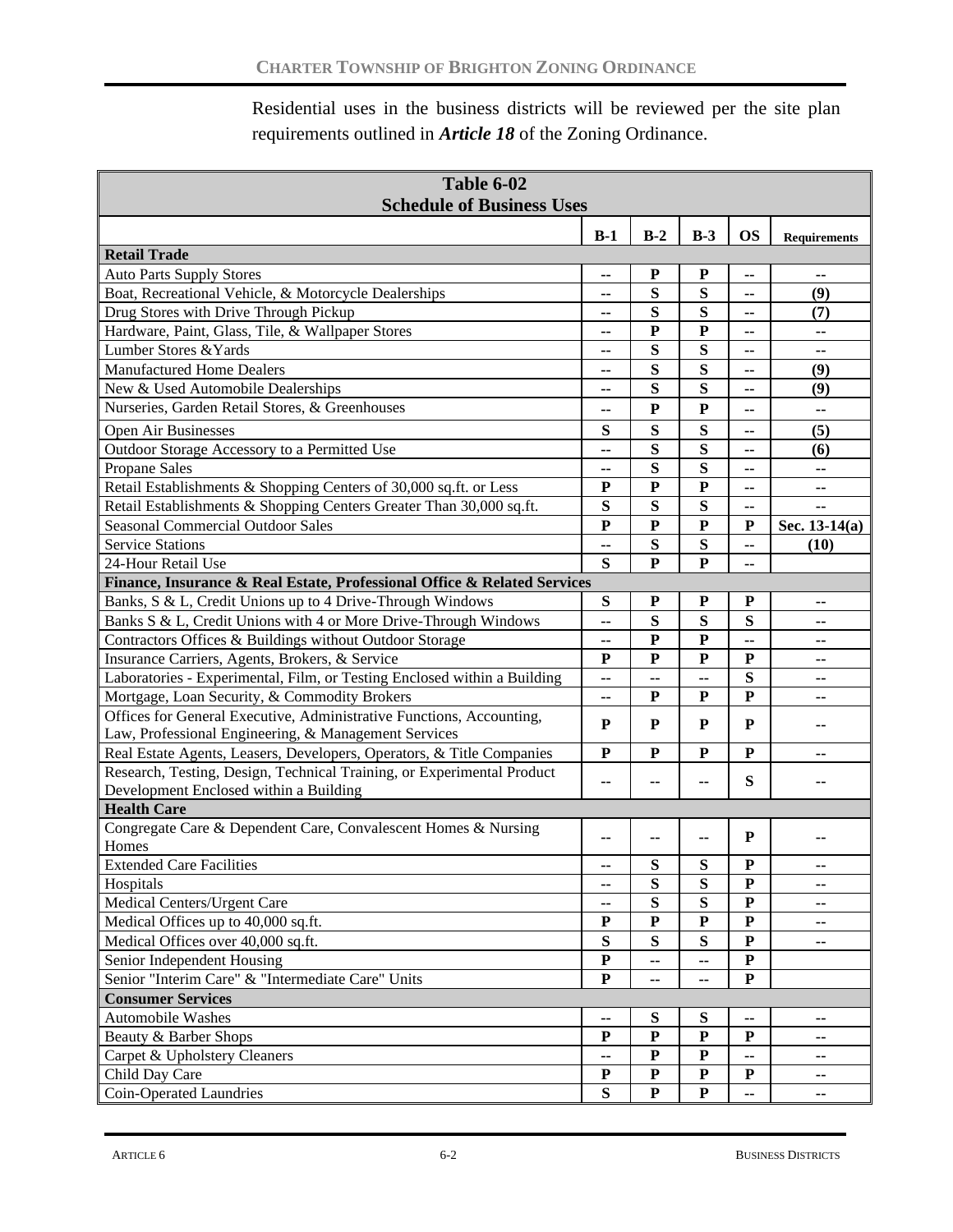| Table 6-02                                                            |              |              |                         |                |                     |
|-----------------------------------------------------------------------|--------------|--------------|-------------------------|----------------|---------------------|
| <b>Schedule of Business Uses</b>                                      |              |              |                         |                |                     |
|                                                                       |              |              |                         |                |                     |
| Conference Centers, Exhibit Halls, & Similar Uses                     | $B-1$        | $B-2$        | $B-3$                   | <b>OS</b><br>S | <b>Requirements</b> |
| Equipment Rental & Leasing                                            | ۰.           | S<br>S       | S<br>S                  |                |                     |
| Funeral Homes & Mortuaries                                            | ۰.<br>S      | S            | S                       | ۰.<br>S        | --<br>(3)           |
|                                                                       |              |              |                         |                | See Chapt.          |
|                                                                       |              |              |                         |                | 12, Art. VII -      |
|                                                                       | --           | P            | ${\bf P}$               | --             | Code of             |
| Hookah Lounges, Tobacco Specialty Retail Stores & Cigar Bars          |              |              |                         |                | <b>Ordinances</b>   |
| Hotels & Motels                                                       | S            | ${\bf P}$    | ${\bf P}$               | ${\bf S}$      | (4)                 |
| Laundries, Dry Cleaners, & Tailors                                    | $\mathbf{P}$ | ${\bf P}$    | ${\bf P}$               | ${\bf P}$      | --                  |
| Massage Therapy/Massage Therapy Clinic                                | S            | ${\bf P}$    | P                       | ${\bf P}$      |                     |
| Minor Automotive Repair Shops including Oil & Lubrication Change,     |              |              |                         |                |                     |
| Exhaust System Repair, Glass Repair, Tire, Brake & Suspension Shops   | ۰.           | S            | S                       | ۰.             | --                  |
| Passenger Car Rental                                                  | ۰.           | S            | S                       | ۰.             | (9)                 |
| Photocopying, Printing & Office Services                              | ${\bf P}$    | $\mathbf{P}$ | $\mathbf{P}$            | ${\bf P}$      | --                  |
| Photography, Art & Graphic Design Studios                             | ${\bf P}$    | $\mathbf{P}$ | ${\bf P}$               | ${\bf P}$      | --                  |
| Repair Services (Watches, Radio, TV & Appliances)                     | ${\bf P}$    | $\mathbf P$  | ${\bf P}$               | --             | --                  |
| Restaurants & Bars Serving Alcoholic Beverages, Lodge, Tavern         | S            | ${\bf P}$    | ${\bf P}$               | S              | (8)                 |
| Restaurants & Bars with Dancing & Live Entertainment                  | ۵.           | S            | S                       | --             | (8)                 |
| Restaurants, Carryout                                                 | S            | $\mathbf P$  | ${\bf P}$               | S              | (8)                 |
| Restaurants not Serving Alcoholic Beverages                           | ${\bf P}$    | $\mathbf{P}$ | $\mathbf{P}$            | S              | (8)                 |
| Restaurants with Open Front Windows, Cafe or Outdoor Seating          | S            | ${\bf P}$    | ${\bf P}$               | --             | (8)                 |
| Restaurants with Drive-Through or Drive-Up Service                    | Ξ.           | S            | S                       | ۰.             | (7)(8)              |
| 24-Hour Restaurant                                                    | S            | $\mathbf{P}$ | $\overline{\mathbf{P}}$ | --             |                     |
| Shoe Repair Shops                                                     | P            | $\mathbf{P}$ | P                       | --             | --                  |
| Truck & Trailer Rental                                                | ۰.           | S            | S                       | ۰.             | --                  |
| Veterinary Clinic                                                     | --           | S            | S                       | S              |                     |
| <b>Entertainment &amp; Recreational</b>                               |              |              |                         |                |                     |
| <b>Adult Entertainment Uses</b>                                       | --           | S            | S                       | ۰.             | (1)                 |
| <b>Billiard/Pool Halls</b>                                            | S            | S            | S                       | --             | (2)                 |
| <b>Bowling Centers</b>                                                | S            | $\mathbf{P}$ | $\mathbf{P}$            | --             | (2)                 |
| Dance Studios, Schools & Halls                                        | P            | $\mathbf{P}$ | ${\bf P}$               | P              | --                  |
| Golf Courses, Miniature Golf Courses, Driving Ranges & Batting Cages  | --           | S            | S                       | ۰.             | ۰.                  |
| Marinas Without Boat Storage or Repair                                | S            | S            | S                       | ۰.             | --                  |
| Marinas With Boat Storage & Repair                                    | ۰.           | S            | S                       | ۰.             | ۰.                  |
| <b>Motion Picture Theaters</b>                                        | ۰.           | ${\bf P}$    | $\mathbf{P}$            | ۰.             | --                  |
| Physical Fitness Facilities, Sports & Recreation Clubs                | S            | S            | ${\bf S}$               | ۰.             | --                  |
| Sports Arenas, Skating Rinks, Indoor Tennis & Racquetball Courts, or  |              |              |                         |                |                     |
| Similar Forms of Indoor Commercial Recreation                         | ۰.           | ${\bf S}$    | S                       | ۰.             | (2)                 |
| <b>Special Events</b>                                                 | ۰.           | S            | S                       | ۰.             | Sec. $13-14(a)$     |
| Theatrical Producers, Orchestras, & Entertainment Groups              | P            | ${\bf P}$    | $\mathbf P$             | --             |                     |
| Video Tape Rental                                                     | ${\bf P}$    | ${\bf P}$    | ${\bf P}$               | ۰.             | ۰.                  |
| <b>Public Administration, Institutional &amp; Utilities</b>           |              |              |                         |                |                     |
| Churches, Temples or other Places of Worship or Public Assembly       | ${\bf P}$    | $\mathbf P$  | $\mathbf P$             | $\mathbf P$    | ۰.                  |
| Colleges & Universities or other such Institutions of Higher Learning | $\mathbf P$  | $\mathbf P$  | ${\bf P}$               | ${\bf P}$      | --                  |
| <b>Essential Public Services</b>                                      | ${\bf P}$    | $\mathbf P$  | ${\bf P}$               | ${\bf P}$      | --                  |
| <b>Essential Public Service/Utility Buildings</b>                     | --           | ${\bf S}$    | S                       | --             | --                  |
| Governmental Executive, Legislative & Administrative Offices          | ${\bf P}$    | $\mathbf P$  | ${\bf P}$               | ${\bf P}$      | ۰.                  |
| Halls For Private Clubs & Membership Organizations                    | ${\bf P}$    | $\mathbf P$  | $\mathbf P$             | ${\bf P}$      | --                  |
| Libraries                                                             | $\mathbf P$  | ${\bf P}$    | $\mathbf{P}$            | ${\bf P}$      | ۰.                  |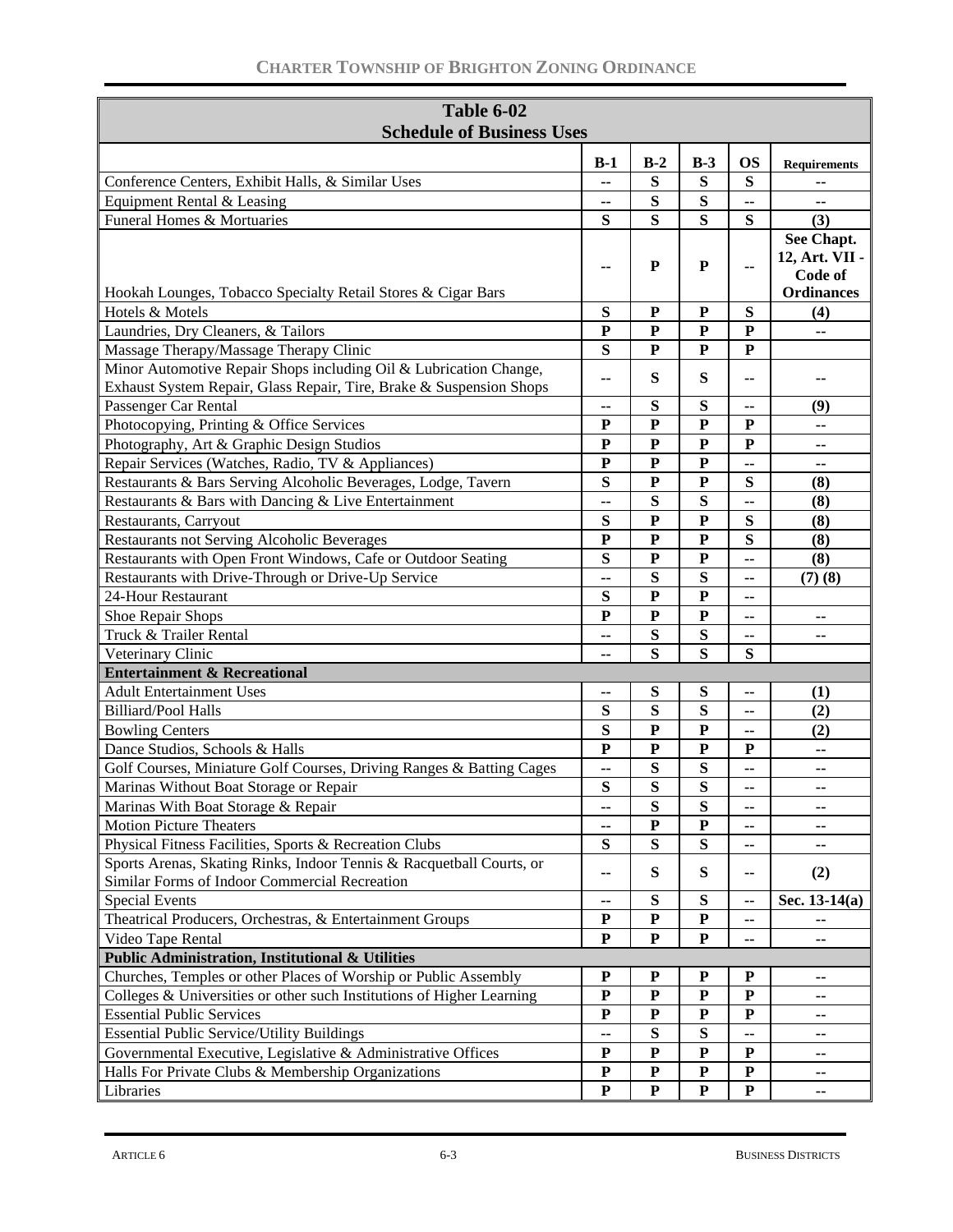| Table 6-02                                                                                                                                                                                                   |       |       |              |           |                     |
|--------------------------------------------------------------------------------------------------------------------------------------------------------------------------------------------------------------|-------|-------|--------------|-----------|---------------------|
| <b>Schedule of Business Uses</b>                                                                                                                                                                             |       |       |              |           |                     |
|                                                                                                                                                                                                              | $B-1$ | $B-2$ | $B-3$        | <b>OS</b> | <b>Requirements</b> |
| Police & Fire Stations                                                                                                                                                                                       | P     | P     | P            | P         |                     |
| Post Office                                                                                                                                                                                                  | P     | P     | P            | P         |                     |
| Schools, Primary or Secondary, Charter, Montessori                                                                                                                                                           | P     | P     | P            | P         |                     |
| <b>Manufacturing &amp; Warehousing</b>                                                                                                                                                                       |       |       |              |           |                     |
| Administrative Offices Related to Manufacturing, Engineering,<br>Construction, Transportation, Utility, Governmental & other Similar Uses                                                                    |       |       | P            |           |                     |
| Manufacture and/or Repair Shops Provided not More than 10 Persons Shall<br>be Involved & that the Process, Service, Loading, or Unloading of any<br>Vehicle Shall not be Detrimental to any Residential Area |       |       | $\mathbf{P}$ |           |                     |
| Mini-Storage/Self-Storage Warehousing                                                                                                                                                                        | --    | --    | S            | --        |                     |
| Warehousing Accessory to a Permitted Use                                                                                                                                                                     |       | --    | P            | --        |                     |
| Warehousing, Wholesale & Distribution Facilities Including<br>Truck<br><b>Terminals</b>                                                                                                                      |       |       | S            |           |                     |
| <b>Billboards</b>                                                                                                                                                                                            | --    | --    | S            | --        |                     |
| Major Automotive Repair, such as Engine, Transmission or Chassis Repair,<br>Undercoating, Glass Replacement, Bumping & Painting                                                                              |       |       | S            |           |                     |
| <b>Residential</b>                                                                                                                                                                                           |       |       |              |           |                     |
| Residential and business uses including live-work units in commercial<br>districts                                                                                                                           | P     | P     | P            | P         | (11)                |

(b) Uses noted in Table 6-02 shall comply with the following requirements:

### (1) **Adult Entertainment Uses**

- a. **Intent.**In the development and enactment of this Section it is recognized that there are some uses, which because of their very nature, are recognized as having serious objectionable operational characteristics, particularly when several of them are concentrated into 10 limited areas of the Township, thereby having a deleterious effect upon the adjacent areas. Such concentration tends to detract from the aesthetics of the neighborhood; cause annoyance or disturbance to the citizens and residents who live, work in, or pass through the neighborhood; attract an undesirable quantity of transients; adversely 15 affect property values; cause an increase in crime; and encourage residents and other businesses to move elsewhere. Special regulation of these uses is necessary to insure that these adverse secondary effects will not contribute to the blighting or downgrading of the surrounding neighborhood. The control or regulation is for the purpose of preventing 20 a concentration of these uses in any one (1) area.
	- b. **Findings.** More specifically, the secondary effects upon the Township of a concentration of these uses in any one (1) area are concluded to be: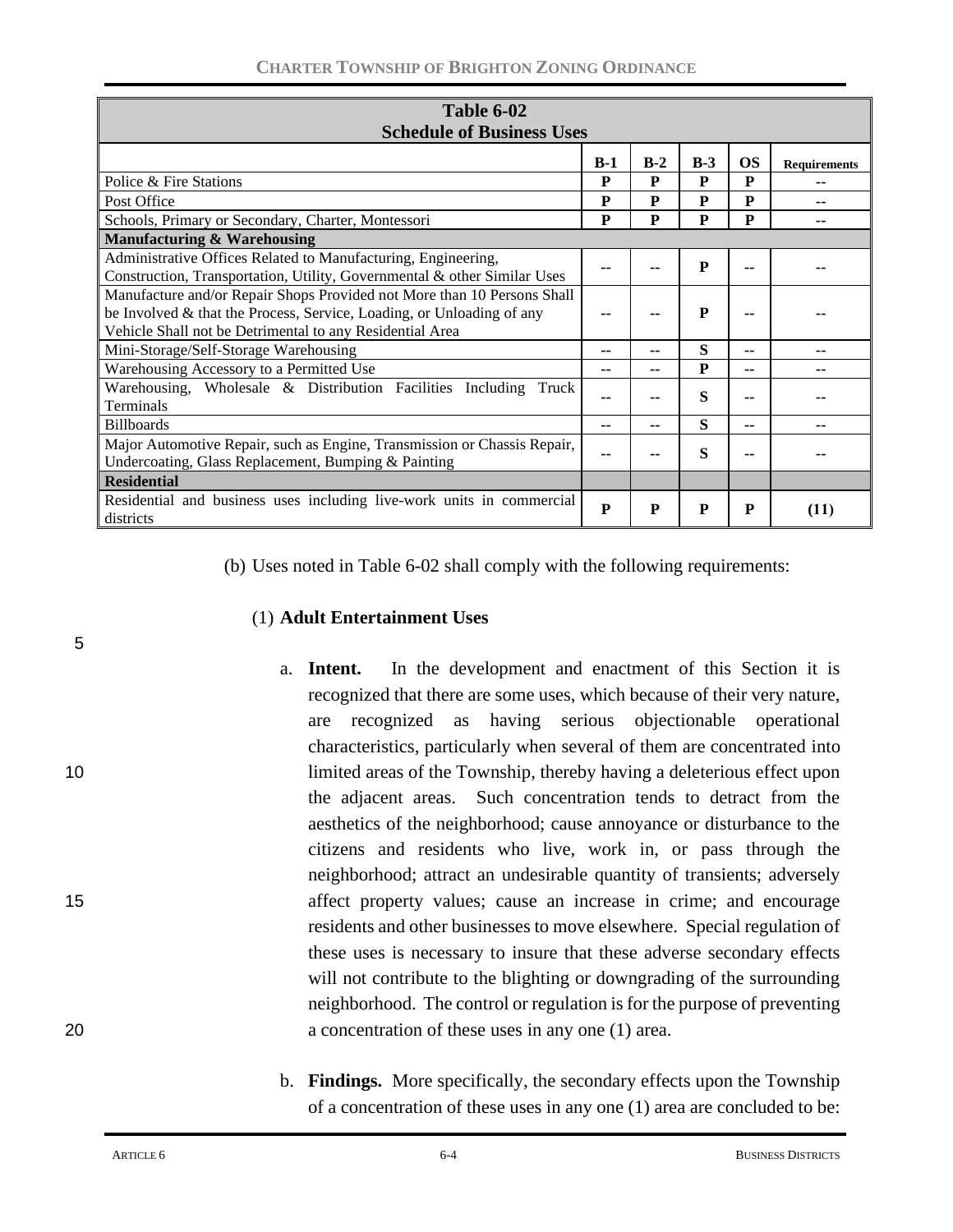|    |             | 1. Creation of a red-light/skid row district of adult entertainment uses<br>in the Township.                                                                                                                                                            |
|----|-------------|---------------------------------------------------------------------------------------------------------------------------------------------------------------------------------------------------------------------------------------------------------|
| 5  |             | 2. A negative impression and impact on young children in the<br>community.                                                                                                                                                                              |
| 10 |             | 3. Discouraging new development of housing and businesses and<br>continuance of existing uses in proximity to adult entertainment<br>uses, thus causing a decline of property values.                                                                   |
| 15 |             | 4. Characterizing the Township as an unregulated community and an<br>assembly ground for undesirables, an appearance totally opposite<br>from the fine reputation the Township commands.                                                                |
|    |             | 5. Resulting in crime incidence, including prostitution, drug abuse, and<br>gambling.                                                                                                                                                                   |
| 20 |             | 6. Introducing need for increased security surveillance owing to<br>transient traffic, hours of operation and contribution to delinquency<br>of minors.                                                                                                 |
| 25 |             | 7. Impact on nearby schools and religious institutions and related<br>family and moral ethics and values, also invite molesting, abduction<br>and other crimes upon children, women and others who may have<br>to travel past adult entertainment uses. |
|    |             | 8. Inviting lurid advertising incongruous with the low profile nature of<br>the local business areas.                                                                                                                                                   |
| 30 |             | The above concerns have been witnessed in other communities<br>whose former vitality has not been restored and there has been an<br>exodus of families and businesses.                                                                                  |
| 35 | $c_{\cdot}$ | <b>Locational Standards</b>                                                                                                                                                                                                                             |
|    |             | 1. Adult entertainment uses shall not be established within a one<br>thousand (1,000) foot radius of any Residential District.                                                                                                                          |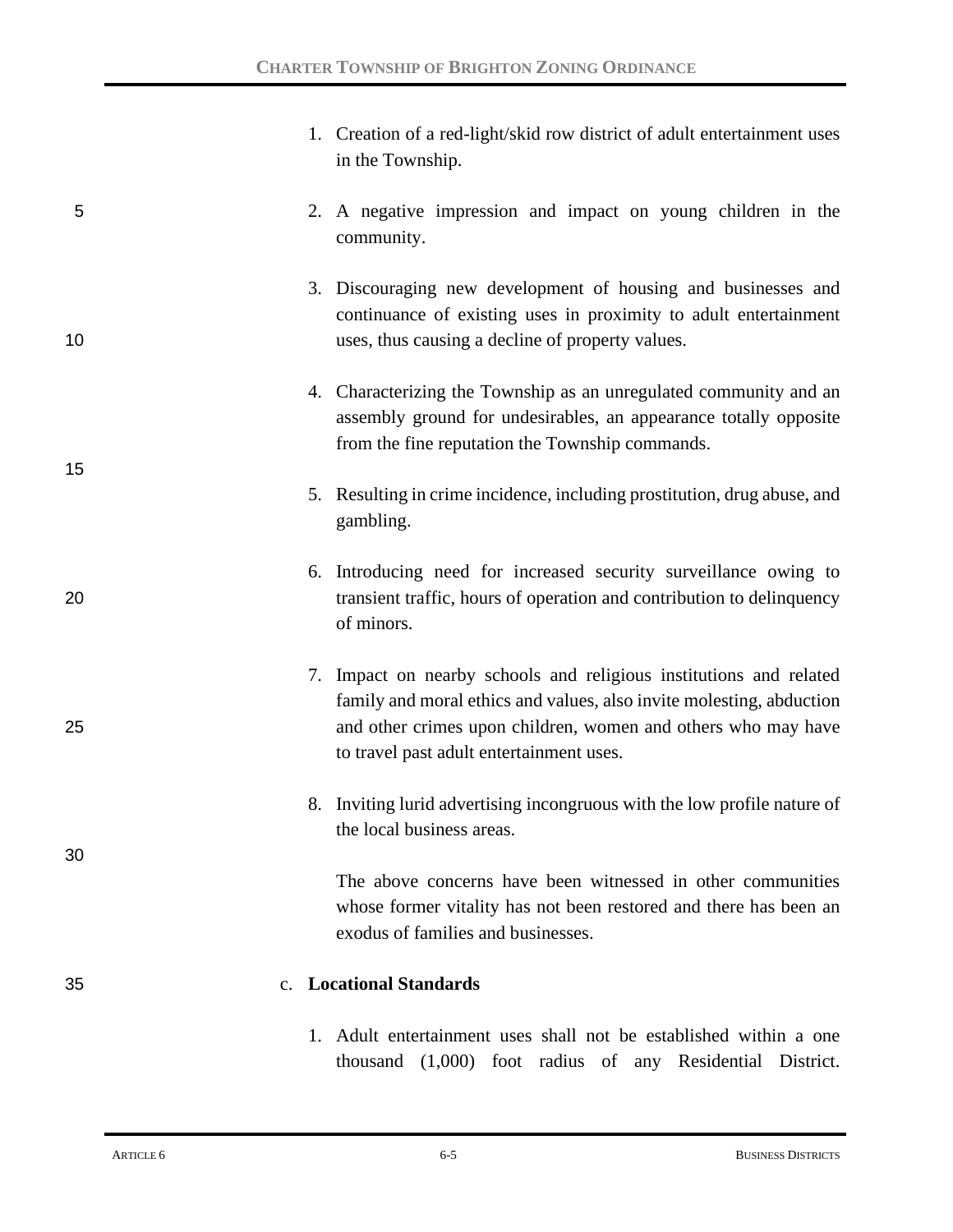Measurement shall be from the nearest premises of the use to the nearest Residential District lot line.

- 2. Adult entertainment uses shall not be permitted within a one 5 thousand (1,000) foot radius of the following uses: public, private or parochial school, child day care facility, library, park, playground or other recreational facility or church, convent, monastery, synagogue or similar place of worship. Measurement shall be made from the nearest premises of the named use to the nearest property line of a 10 school, library, recreational facility or place of worship.
- 3. Adult entertainment uses shall not be permitted within a one thousand (1,000) foot radius of an existing adult entertainment use. Measurement shall be from the nearest premises of the adult 15 entertainment use to the nearest property line of another adult entertainment use.

## d. **Required Conditions**

- 20 20 1. The premises shall be constructed and maintained in such a manner so that material depicting, describing, or relating to specified sexual activities or specified anatomical areas cannot be observed from any display, decoration, sign show window, or other opening by pedestrians or motorists on a public right-of-way or from an adjacent 25 land use. No exterior door or window on the premises shall be kept open at any time while the business is in operation.
	- 2. Building size shall not exceed five thousand (5,000) square feet of gross floor area.
	- 3. The adult entertainment use shall be located within a free-standing building. A shared/common wall or shopping center shall not be considered to be a free-standing building.
- 35 4. The building shall provide sufficient sound absorbing insulation so noise generated inside the premises shall not be audible anywhere on any adjacent property or public right-of-way.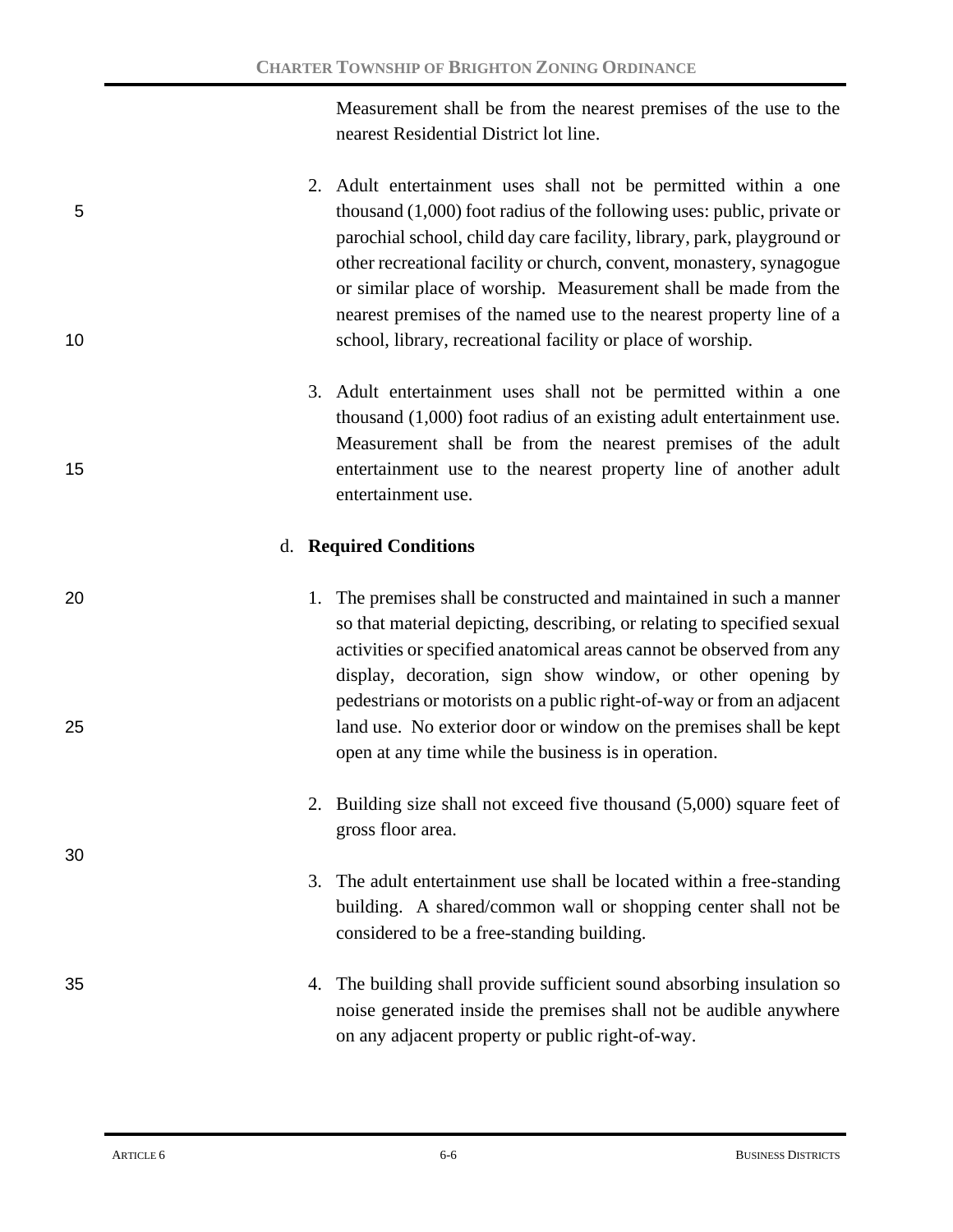|    | 5. The Planning Commission may require a wall, fence or berm in<br>conjunction with landscaping to provide an appropriate screen in<br>consideration of views from public roads, distance, and surrounding<br>land uses.                                                                                                                                        |
|----|-----------------------------------------------------------------------------------------------------------------------------------------------------------------------------------------------------------------------------------------------------------------------------------------------------------------------------------------------------------------|
| 5  | 6. The hours of operation shall be approved by the Planning<br>Commission.                                                                                                                                                                                                                                                                                      |
| 10 | 7. Access shall be from an arterial or collector road.                                                                                                                                                                                                                                                                                                          |
|    | 8. Any adult entertainment use which allows customers to remain on<br>the premises while viewing live, filmed or recorded entertainment<br>or while using or consuming the products or services supplied on                                                                                                                                                     |
| 15 | the premises, shall provide at least one (1) security guard on duty<br>outside the premises. The security guard will patrol the grounds and<br>parking areas at all times while the business is in operation.                                                                                                                                                   |
| 20 | 9. Persons operating an adult entertainment use shall not permit any<br>person under the age of eighteen (18) to be on the premises of said<br>business either as an employee or customer.                                                                                                                                                                      |
|    | 10. Persons shall not reside in or permit any person to reside in the<br>premises of an adult entertainment use.                                                                                                                                                                                                                                                |
| 25 | 11. Persons shall not operate an adult personal service business unless<br>there is conspicuously posted in each room where such business is<br>carried on a notice indicating the price for all services performed by<br>the business. Persons operating or working at such a place of<br>business shall not solicit or accept any fees except those indicated |
| 30 | on any such notice.                                                                                                                                                                                                                                                                                                                                             |
| 35 | 12. Persons shall not become the lessee or sub lessee of any property for<br>the purpose of using said property for an adult entertainment use<br>without the express written permission of the owner of the property<br>for the use.                                                                                                                           |
|    | 13. Lessees or sub lessees of any property shall not convert that property<br>from any other use to an adult entertainment use without the express<br>written permission of the owner of the property for that use.                                                                                                                                             |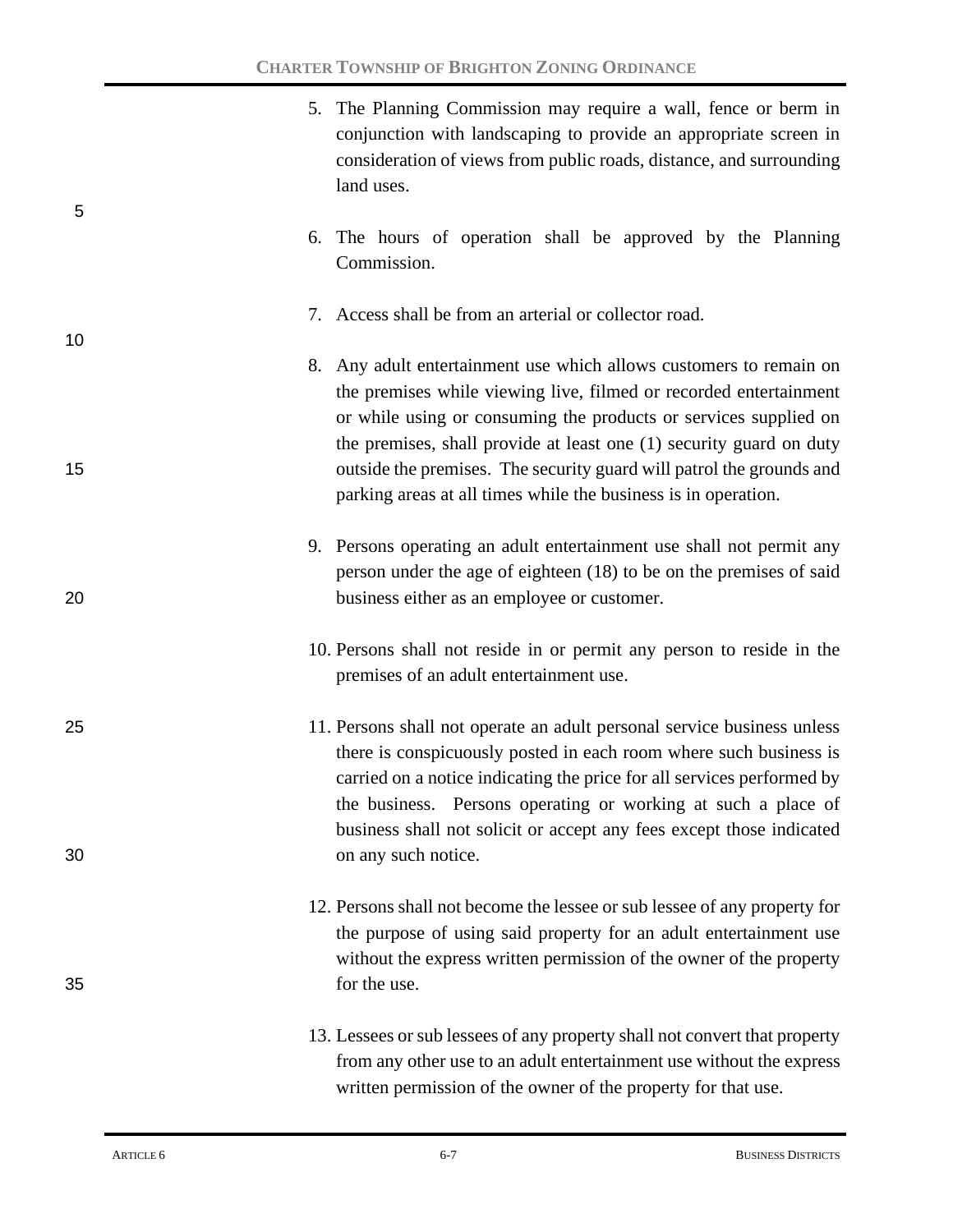|    | 14. Violations of any of these requirements, in addition to any other<br>laws, are grounds for revocation of the special land use.                                                                                                                                                 |
|----|------------------------------------------------------------------------------------------------------------------------------------------------------------------------------------------------------------------------------------------------------------------------------------|
| 5  | (2) Billiard/Pool Halls, Bowling Centers, Sports Arenas, Skating Rinks,<br>Indoor Tennis and Racquetball Courts, or Similar Forms of Indoor<br><b>Commercial Recreation.</b> A minimum one hundred (100) foot setback<br>shall be provided from any adjacent Residential District. |
| 10 | (3) Funeral Homes and Mortuaries                                                                                                                                                                                                                                                   |
| 15 | a. Adequate assembly area shall be provided off-street for vehicles to be<br>used in a funeral procession. The assembly area shall be provided in<br>addition to any required off-street parking area.                                                                             |
|    | b. A caretaker's residence may be provided within the main building.                                                                                                                                                                                                               |
|    | (4) Hotels and Motels                                                                                                                                                                                                                                                              |
| 20 | a. Each unit shall contain not less than two hundred fifty (250) square feet<br>of floor area.                                                                                                                                                                                     |
|    | b. No guest shall establish a legal residence at a motel.                                                                                                                                                                                                                          |
| 25 | (5) Open Air Businesses                                                                                                                                                                                                                                                            |
|    | a. All open air businesses shall be accessory to the approved principal use,<br>and shall be directly related to the business or activity conducted within<br>the main building.                                                                                                   |
| 30 | b. The material(s) utilized for any use shall not create a noxious odor,<br>create blight condition, or create an unsafe traffic condition (i.e.<br>reduction of sight distance to road(s), maneuvering lanes and/or parking<br>areas).                                            |
| 35 | c. The display of any material(s) and/or products shall be limited to not<br>more than ten percent $(10\%)$ of the existing front or side yard $(s)$ ,<br>exclusive of all required maneuvering lanes, driveways and/or parking<br>spaces.                                         |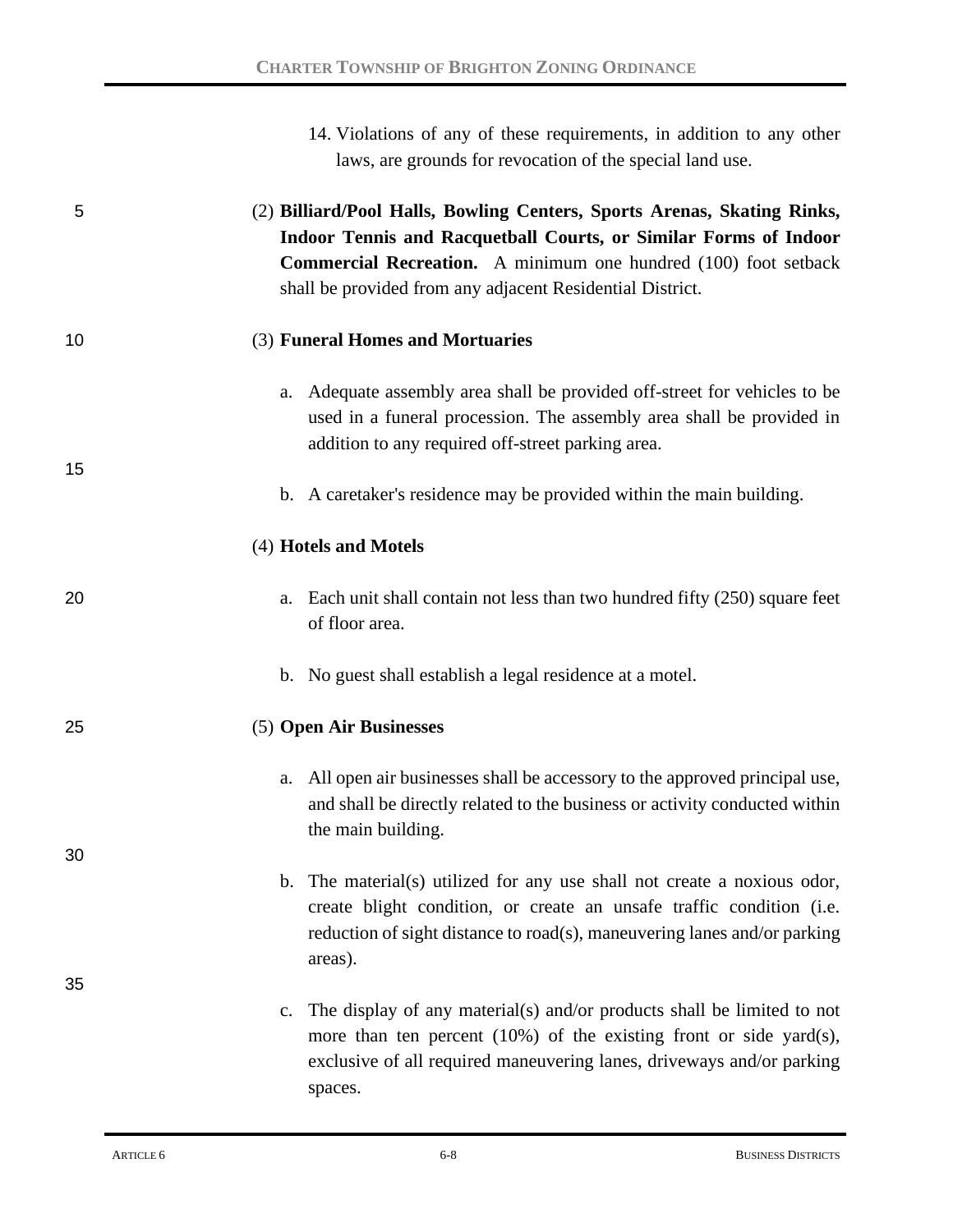| 5  |                | d. The minimum setback from a front or side property line for any open<br>air business shall be twenty (20) feet from the front property line and<br>not less than one-half $(1/2)$ of any required side yard.<br>e. All display materials shall be safely anchored or secured in place, in a<br>method and manner designed to safely resist overturn by wind loads or<br>impact. |
|----|----------------|-----------------------------------------------------------------------------------------------------------------------------------------------------------------------------------------------------------------------------------------------------------------------------------------------------------------------------------------------------------------------------------|
| 10 | f.             | Display materials shall be limited to those approved for use by the<br>Michigan State Construction Code and Fire Codes.                                                                                                                                                                                                                                                           |
|    | g.             | The Planning Commission may require fencing, greenbelts and/or<br>masonry walls to isolate or screen any outdoor display area.                                                                                                                                                                                                                                                    |
| 15 |                | h. Open air businesses which require lighting or the use of electricity shall<br>not be constructed, installed or utilized unless and until a certificate of<br>safety compliance has first been issued by the Township Electrical<br>Inspector. Display lighting shall comply with the lighting standards of<br><b>Section 14-03.</b>                                            |
| 20 |                |                                                                                                                                                                                                                                                                                                                                                                                   |
|    | i.             | Any display involving soil or berming shall be constructed in a manner<br>which will eliminate surface water, soil, sand, sediment and/or any other<br>material from eroding, washing or otherwise being transported onto any<br>roadway, storm sewer, or adjacent property.                                                                                                      |
| 25 | $\mathbf{i}$ . | A site plan, drawn to scale, shall be submitted to the Planning<br>Commission for review in accordance with <i>Article 18</i> . The plot plan<br>shall clearly illustrate the location, setbacks, and the designated area of<br>the property proposed for outdoor display.                                                                                                        |
| 30 |                | (6) Outdoor Storage Accessory to a Permitted Use                                                                                                                                                                                                                                                                                                                                  |
|    |                |                                                                                                                                                                                                                                                                                                                                                                                   |
| 35 | a.             | Outdoor storage shall be accessory only to a permitted use on a site<br>containing a main building of five hundred (500) square feet or more.                                                                                                                                                                                                                                     |
|    |                | b. The storage and/or display of any materials and/or products shall meet<br>all setback requirements of a main building in a B-2 General Business<br>District.                                                                                                                                                                                                                   |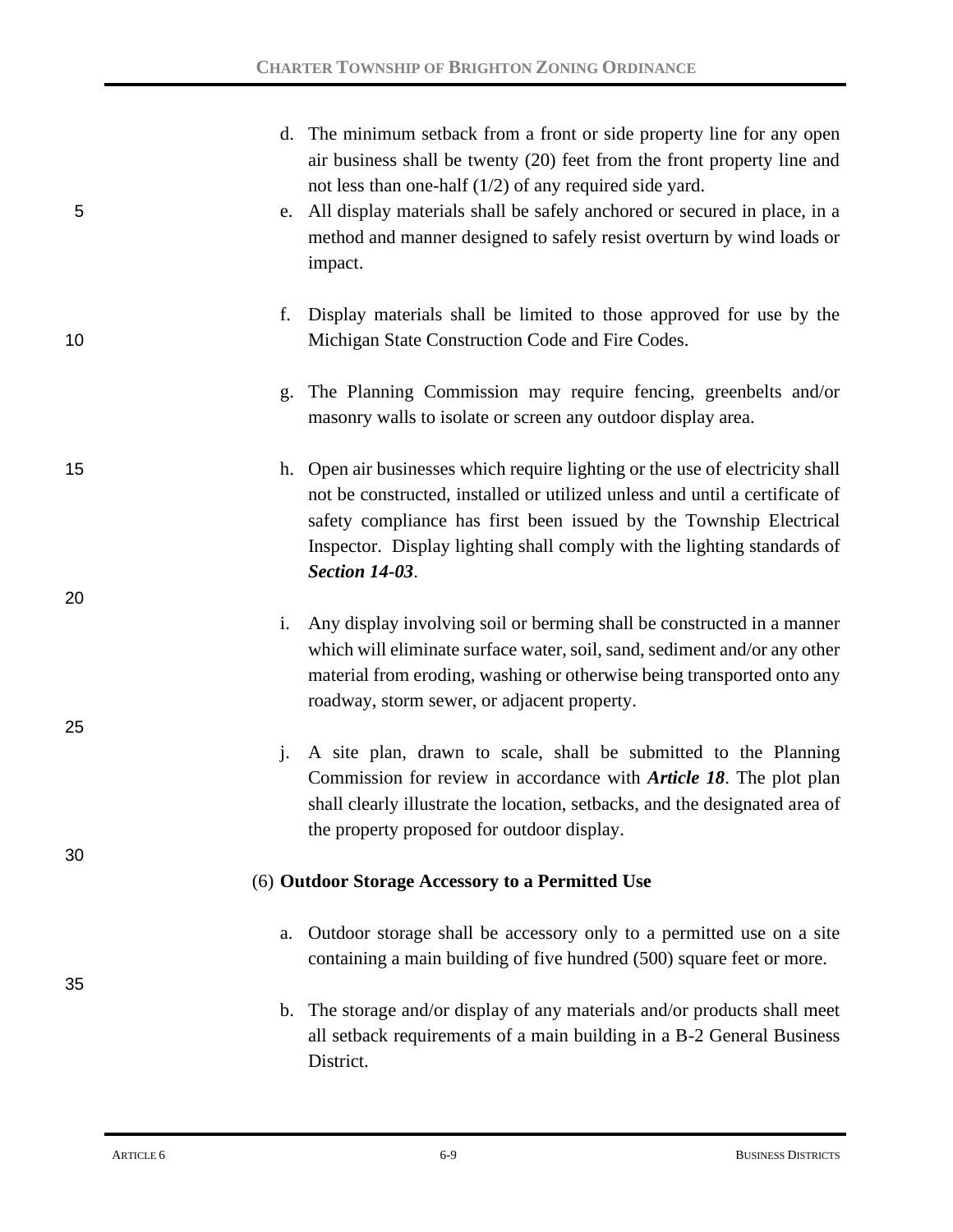|          | c. All loading and parking shall be provided off-street in accordance with<br>this Ordinance, and outdoor storage of any kind shall not utilize or<br>obstruct any required parking, loading-unloading space(s), and/or<br>maneuvering lane(s).                                                                      |
|----------|----------------------------------------------------------------------------------------------------------------------------------------------------------------------------------------------------------------------------------------------------------------------------------------------------------------------|
| 5        | d. The storage of any soil, fertilizer, or other loose, unpackaged materials,<br>shall be contained so as to prevent any spread thereof to adjacent<br>properties or roadways.                                                                                                                                       |
| 10       | e. All storage shall be confined to the rear yard and shall be suitably<br>screened from the view of adjoining property owners with opaque<br>fencing.                                                                                                                                                               |
| f.<br>15 | The storage shall comply with the standards established by the Michigan<br>State Construction Code and the Township Fire Code for storage.                                                                                                                                                                           |
| g.       | The height of the storage shall not exceed the height of the screening<br>fence.                                                                                                                                                                                                                                     |
| 20       | h. All empty palates must be removed from the site or screened from view.                                                                                                                                                                                                                                            |
| 25       | i. Except in approved vehicle sales dealerships, all motor vehicles,<br>licensed or unlicensed, which are parked outdoors on any portion of any<br>property not designated as an approved parking area shall be considered<br>as outdoor storage, and subject to the requirements of this subsection.                |
| j.<br>30 | Except in approved vehicle sales dealerships, trailers, recreational<br>vehicles, tractors, farm implements, farm equipment and/or landscape<br>equipment parked or maintained outside of a main or accessory building<br>shall be considered outdoor storage and shall be subject to the foregoing<br>requirements. |
|          | (7) Restaurants and other Uses with Drive-through or Drive-up Service                                                                                                                                                                                                                                                |
| 35<br>a. | A minimum sixty (60) foot setback shall be provided from the front lot<br>line and any adjoining Residential District.                                                                                                                                                                                               |
|          | b. A six (6) foot high, completely obscuring brick wall shall be provided<br>between the site and any adjoining Residential District.                                                                                                                                                                                |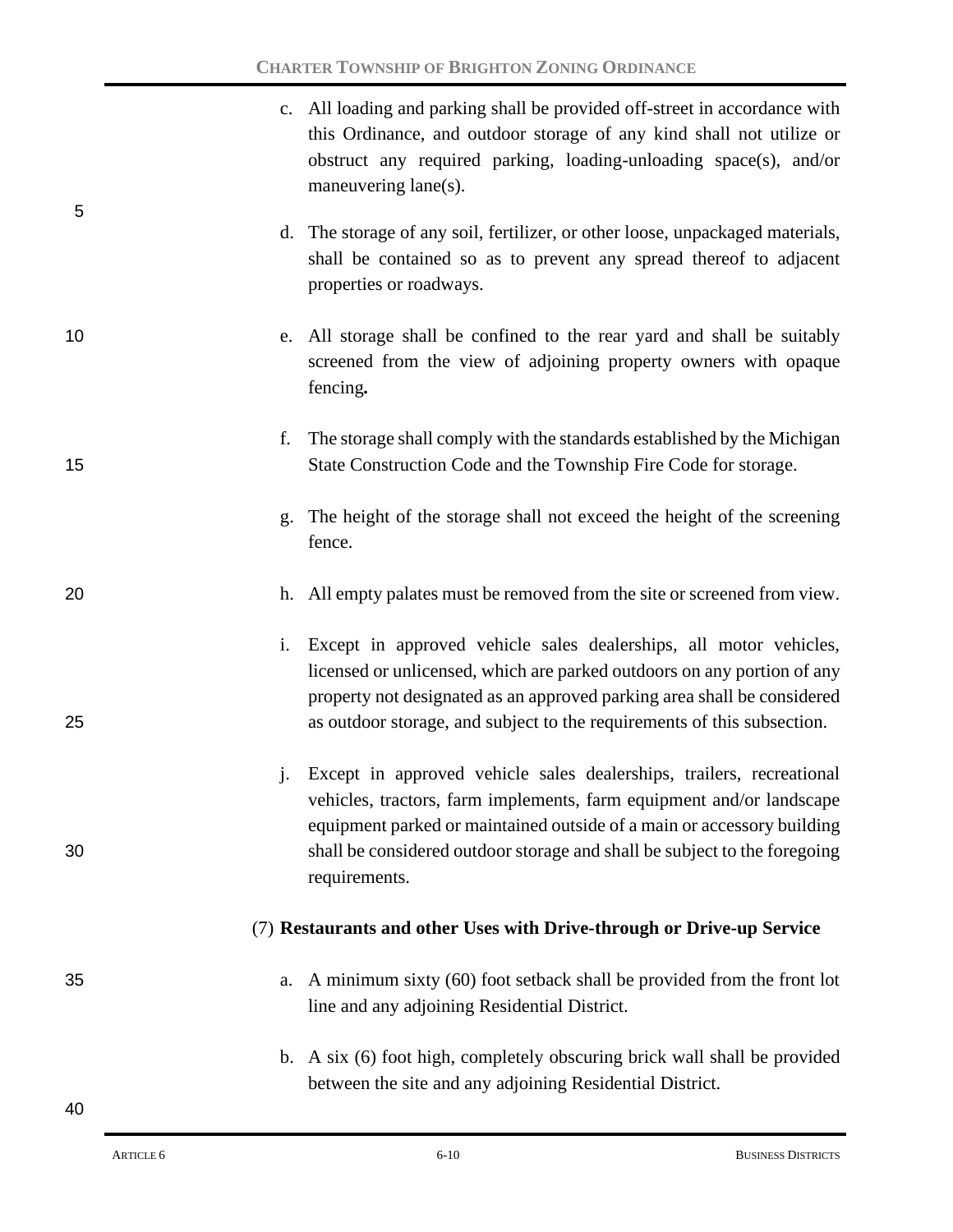|    | c. When constructed adjacent to other commercial developments, the<br>restaurant shall have a direct vehicular access to the existing commercial<br>development where possible.                                                                                                                        |
|----|--------------------------------------------------------------------------------------------------------------------------------------------------------------------------------------------------------------------------------------------------------------------------------------------------------|
| 5  | d. Clear delineation between the drive-through stacking lane and the<br>parking lot shall be provided such that vehicles waiting in the drive-<br>through lane do not block access to parking spaces.                                                                                                  |
| 10 | e. Each drive-through facility shall provide a lane to allow other vehicles<br>to pass those waiting to be served at the drive-through.                                                                                                                                                                |
|    | (8) Restaurants (OS District). Restaurants located in the OS District are<br>permitted under the following regulations. These regulations do not apply<br>to restaurants located in other Business Districts.                                                                                          |
| 15 | a. Restaurants are permitted in the OS District as an accessory use within<br>an office building or as a stand-alone building that is an integral part of<br>an office park where the restaurant floor area is no more than twenty-<br>five percent $(25%)$ that of the office floor area on the site. |
| 20 | b. The restaurant shall be accessed internally from the office development<br>and shall not have a separate driveway to a public road.                                                                                                                                                                 |
| 25 | (9) Sale and/or Rental of New or Used Automobiles, Manufactured Homes,<br><b>Boats, Recreational Vehicles, and Motorcycles</b>                                                                                                                                                                         |
| 30 | The lot or area shall be provided with a permanent, durable, and dustless<br>a.<br>surface, and shall be graded and drained as to dispose of all surface<br>water accumulated within the area.                                                                                                         |
|    | b. Access to the outdoor sales area shall be at least sixty $(60)$ feet from the<br>intersection of any two (2) roads.                                                                                                                                                                                 |
| 35 | No major repair or major refinishing shall be done on the site, other than<br>c.<br>as set forth in e. below.                                                                                                                                                                                          |
|    | All lighting shall be shielded from adjacent Residential Districts.<br>d.                                                                                                                                                                                                                              |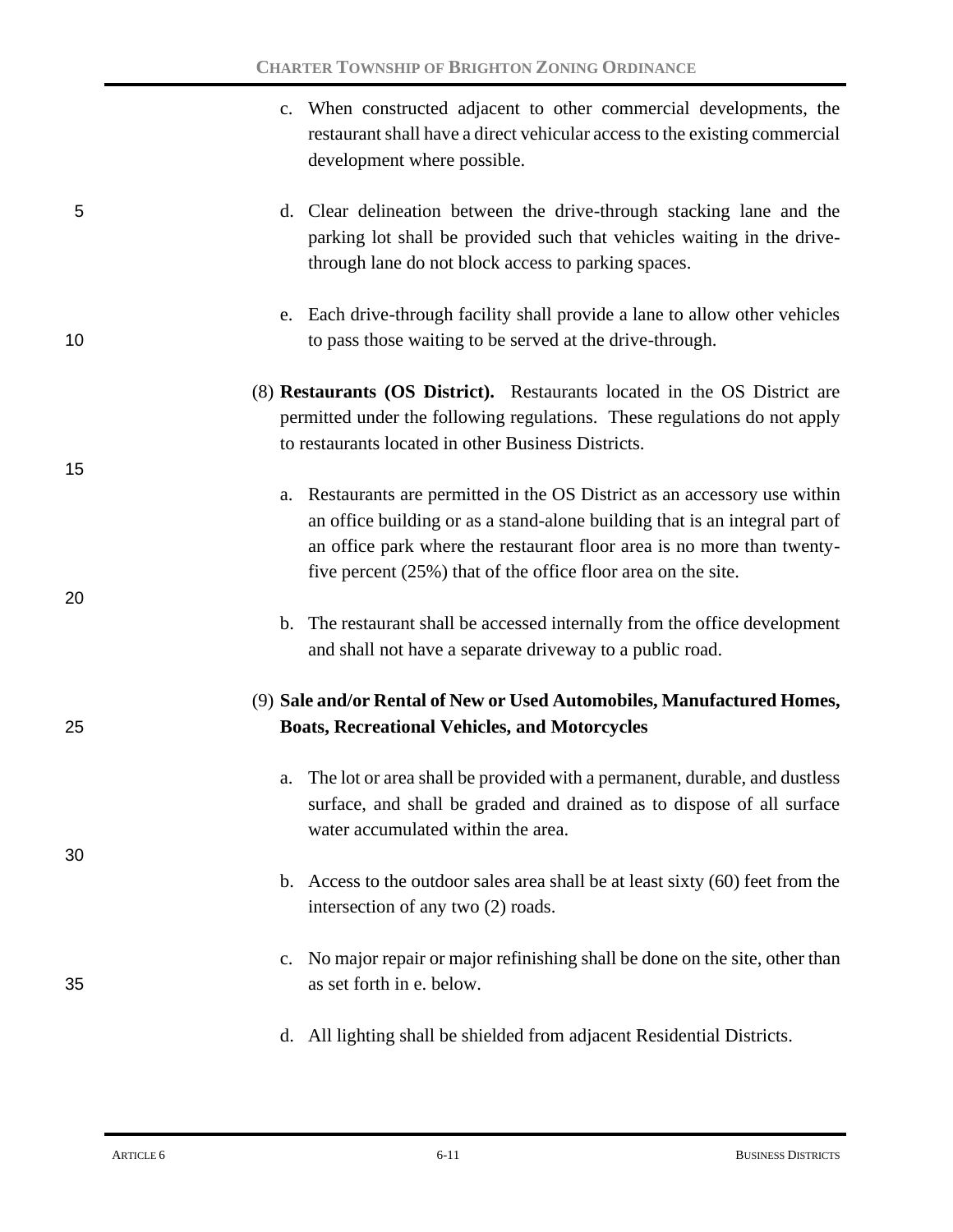|    | e. Major automotive repair is allowed as a subordinate or ancillary use of<br>the site to a new and/or used automotive dealership, which shall be the<br>principal use of the site.                                                                                                                                        |
|----|----------------------------------------------------------------------------------------------------------------------------------------------------------------------------------------------------------------------------------------------------------------------------------------------------------------------------|
| 5  | (10) Service Stations                                                                                                                                                                                                                                                                                                      |
|    | a. Three (3) off-street car storage spaces shall be provided for each car<br>repair bay.                                                                                                                                                                                                                                   |
| 10 | b. Outside storage of oil drums, trailers, tires, equipment for rent, or other<br>materials shall not be permitted.                                                                                                                                                                                                        |
|    | Engine rebuilding, vehicle dismantling, upholstering, and other types of<br>c.<br>major repair work shall not be permitted.                                                                                                                                                                                                |
| 15 | d. A six (6) foot tall obscuring wall or solid fence shall be provided along<br>the property line when abutting a Residential District or use.                                                                                                                                                                             |
| 20 | e. Storage of wrecked, partially dismantled, or other derelict vehicles is<br>prohibited, unless such storage is required under police or court order.<br>Vehicles shall not be stored outdoors for more than seven (7) days.                                                                                              |
| 25 | There shall be no outdoor storage or display of vehicle components and<br>f.<br>parts, supplies equipment or other merchandise, except the Planning<br>Commission may approve an area for display of retail merchandise<br>within ten (10) feet of the main building.                                                      |
| 30 | Details on the proposed canopy and lighting shall be provided with the<br>g.<br>site plan in accordance with Section $14-01(e)(4)$ .                                                                                                                                                                                       |
|    | h. Roofs on all buildings and canopies shall be designed with a pitched<br>roof.                                                                                                                                                                                                                                           |
| 35 | The applicant shall submit a Pollution Incidence Protection Plan that<br>$\mathbf{i}$ .<br>describes measures to prevent groundwater, soil or surface water<br>contamination caused by accidental gasoline spills or leakage, such as:<br>special check valves, drain back catch basins, and automatic shut off<br>valves. |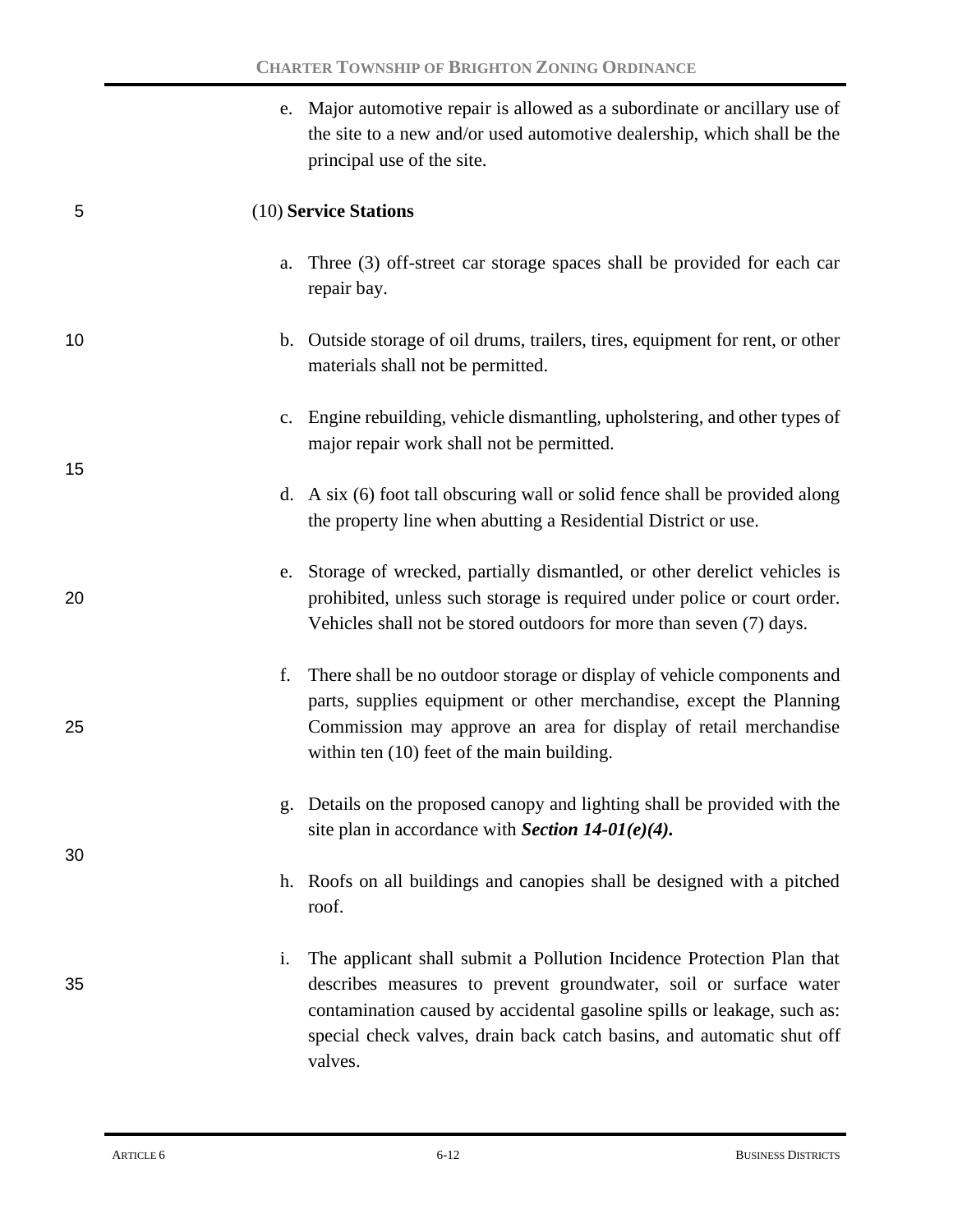j. A combination service station, convenience store, restaurant, or carwash shall be permitted only if there is adequate space for safe and efficient pedestrian and vehicular circulation and sufficient parking for each use. Parking shall be provided for each use, provided the Planning 5 Commission may allow a twenty-five percent (25%) reduction in the total collective requirement based on multi-purpose customer visits and employees.

### (11) **Residential and Business Uses including Live Work Units**

10 Live-Work units are dwelling units wherein each unit is designed to accommodate a small business and living quarters. A person(s) or entity must own the entire unit. An owner may lease both the residential and business portion of the unit to a single entity or person(s), or may lease the business portion of the unit only, retaining occupancy of the 15 residential portion. The owner may not lease out the residential and business portions of the unit to unrelated persons or entities. A minimum of twenty (20%) percent of each unit must be used for business usage. Live-work units shall meet the design standards applicable to mixed-use buildings.

- a. Size: Number of employees including owner. Owner can mean a married couple. Maximum three (3) employees allowed. Total 900 s.f. per unit maximum for work component.
- 25 b. On-site Orientation: Business shall must face street, service drive, alley, or other means of access. Address shall be visible from street, service drive, alley, or other means of access.
- c. Stairways: On a two (2) story building, each unit shall have its own 30 interior stairway.
	- d. Decks/Patios: No decks/patios are allowed for the business portion of the units. Decks/patios can be a part of the residential portion of the building but they shall be constructed of a maintenance-free material.
	- e. Parking Requirements: Two (2) enclosed parking spaces per unit and three (3) outside parking spaces per unit. (Parking may be reduced depending on the square footage and the use which will be reviewed as part of site plan review).

35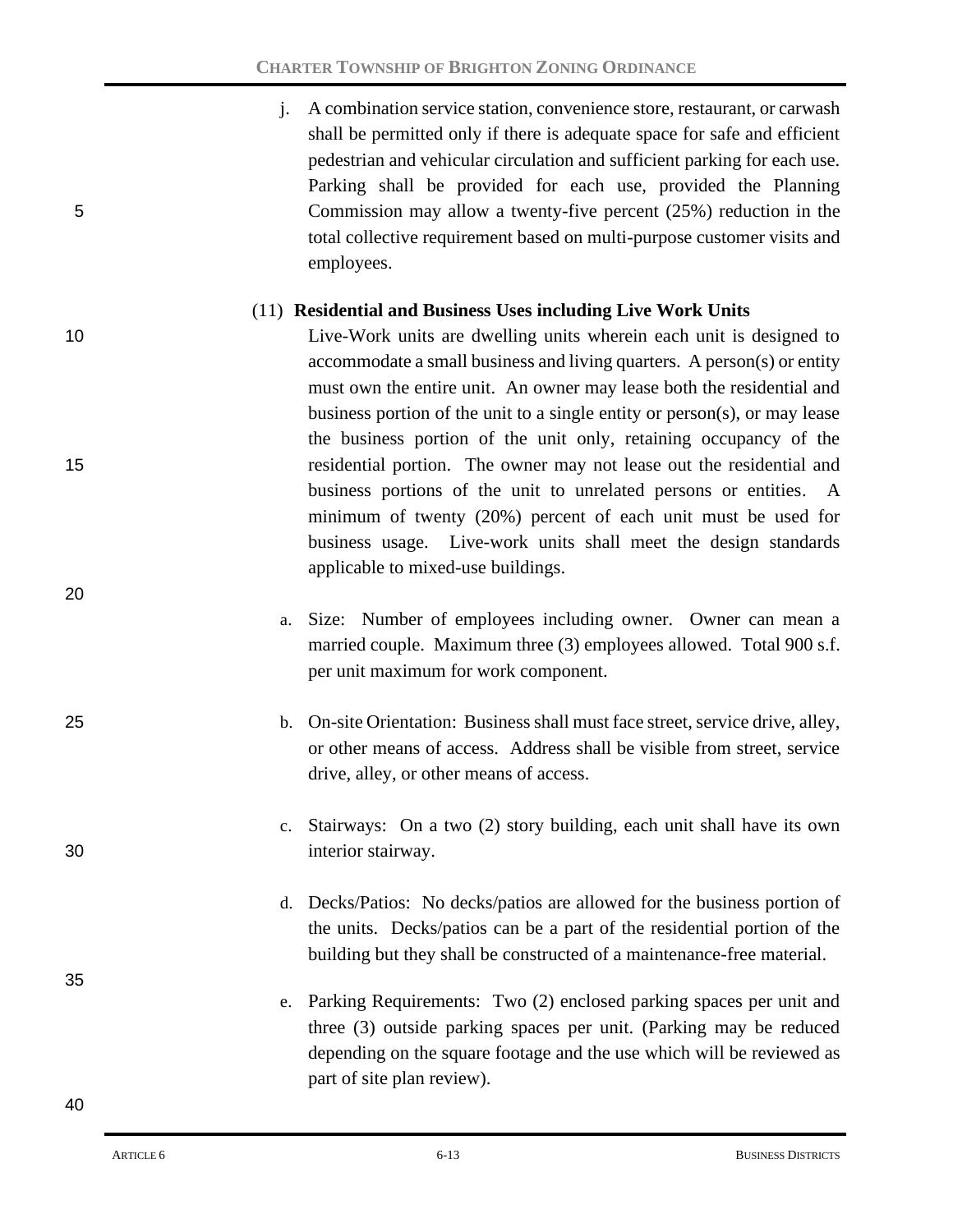- f. Outdoor Use: No outdoor business use/storage is permitted.
- g. Business Usage: Business usage only allowed in accordance with Zoning Ordinance *Article 6, Table 6-02,* Permitted Uses:Finance, 5 Insurance and Real Estate, Professional Office, and Related Services, and Consumer Services (if by appointment only) or related uses based on similar usage and parking usage.
	- h. Hours of Operation: Shall close business use by 10:00 p.m.
	- i. Business Use: In a two (2) story building, the business use shall be on the first  $(1<sup>st</sup>)$  floor.

(Ord. 278, 8/27/21), (Ord. # 262, 10/31/14) (Ord. #257, 11/1/13) (Ord. #246, 12/25/09) (Ord. #231, 15 12/27/05)

# **Sec. 6-03 District Regulations**

10

(a) **Business Schedule of Area and Bulk Requirements.** All lots, buildings, and 20 structures shall comply with the area height and bulk requirements in Table 6- 03.

| <b>Table 6-03</b><br><b>Business Districts Schedule of Area and Bulk Requirements</b> |             |                |        |        |           |  |
|---------------------------------------------------------------------------------------|-------------|----------------|--------|--------|-----------|--|
| <b>Districts</b>                                                                      |             | $B-1$          | $B-2$  | $B-3$  | <b>OS</b> |  |
| <b>Lot Requirements</b>                                                               |             |                |        |        |           |  |
| Minimum Lot Area (sq. ft.) $(1)$                                                      |             | 20,000         | 40,000 | 40,000 | 40,000    |  |
| Minimum Lot Width $(ft)$ $(1)(2)$                                                     |             | 100            | 150    | 150    | 150       |  |
| <b>Setback Requirements (3)</b>                                                       |             |                |        |        |           |  |
| Front Yard (ft.) $(4)$ (5)                                                            |             | 25             | 30     | 30     | 20        |  |
| Side Yard (ft.)                                                                       |             | 10(6)          | 10(6)  | 10(6)  | 15        |  |
| Rear Yard $(ft.)$ (7)                                                                 |             | 20             | 20     | 20     | 20        |  |
| Parking Lot (ft)                                                                      | Front $(8)$ | 20             | 20     | 20     | 20        |  |
|                                                                                       | Side & Rear | 10             | 10     | 10     | 10        |  |
| Natural Feature/Waterfront (ft.) (9)                                                  |             | 25             | 25     | 25     | 25        |  |
| <b>Maximum Building Height</b>                                                        |             |                |        |        |           |  |
| In Feet                                                                               |             | 25             | 45     | 45     | 45        |  |
| In Stories                                                                            |             | $\mathfrak{D}$ | 3      | 3      | 3         |  |
| <b>Maximum Lot Coverage</b>                                                           |             |                |        |        |           |  |
| Max. Lot Coverage $(\%)$ (10)                                                         |             | 75%            | 50%    | 50%    | 50%       |  |

(b) **Notes.** The following notes apply to Table 6-03: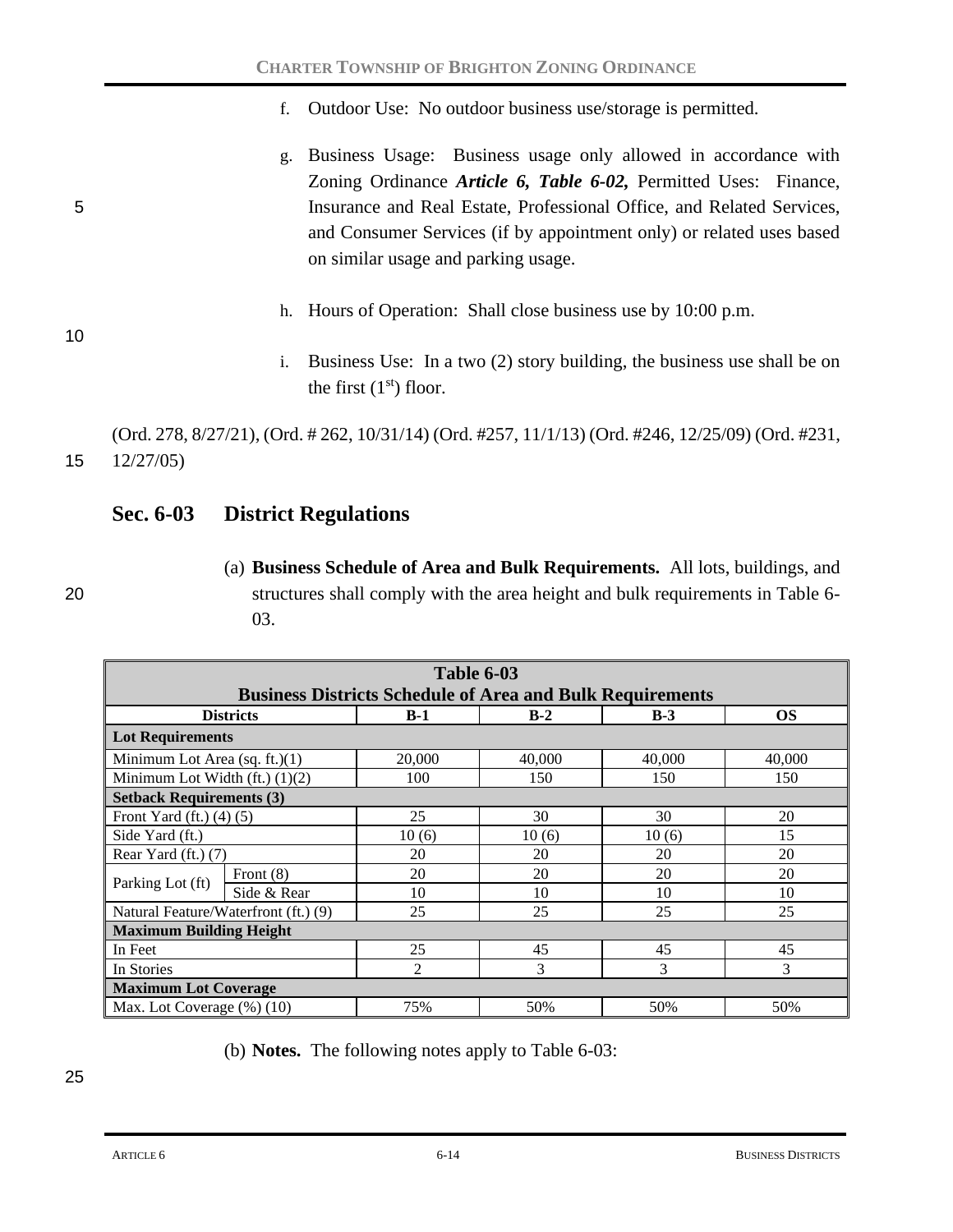|    | (1) <b>Reduction of Lot Area and Width.</b> For any lot created after the effective |
|----|-------------------------------------------------------------------------------------|
|    | date of this Ordinance, the lot area and lot width requirements may be              |
|    | waived where the lot has a recorded easement for an existing or future              |
|    | shared driveway and service drive, meeting the requirements of <b>Article 16</b>    |
| 5. | connecting the lot to all adjacent lots zoned for business or office and all        |
|    | adjacent lots master planned for commercial, office, or mixed use.                  |

- (2) **Lot Frontage.** All lots shall have frontage on a dedicated public road or approved private road as required in *Section 13-12*, meeting the 10 requirements of *Article 16* in order to be considered "accessible." All lots must meet the minimum lot width requirements at the minimum setback line.
- (3) **Projections into Yards.** Architectural features and vertical projections 15 may extend or project into a required yard as provided in *Section 13-10*.
	- (4) **Setbacks**. Setback requirements shall be provided whether the right-of-way is public, private, or an access easement.
- 20 (5) **Through Lots.** All double or multiple fronted lots or parcels of land shall provide the minimum front yard setback required by the zoning district in which it is located on each abutting road.
- (6) **Side Yard Setbacks.** Where fire walls are provided, no side yards are 25 required along the interior side lot lines except as otherwise specified in the Building Code, provided that if walls of structures facing such interior side lot lines contain windows, or other openings, side yards of not less than ten (10) feet shall be provided.
- 30 (7) **Loading and Unloading.** All loading and unloading shall be provided in the rear yard. Where an alley exists or is provided at the rear of buildings, the rear building setback and loading requirements may be computed from the center of the alley. Where shared access is provided for more than one site, the loading and unloading area may be permitted in the non-required 35 side yard.
	- (8) **Parking Setback Landscaping.** The setback required between off-street parking and the front, side, or rear lot line shall be landscaped except for access driveways, service drives and parking lots shared with adjacent uses.